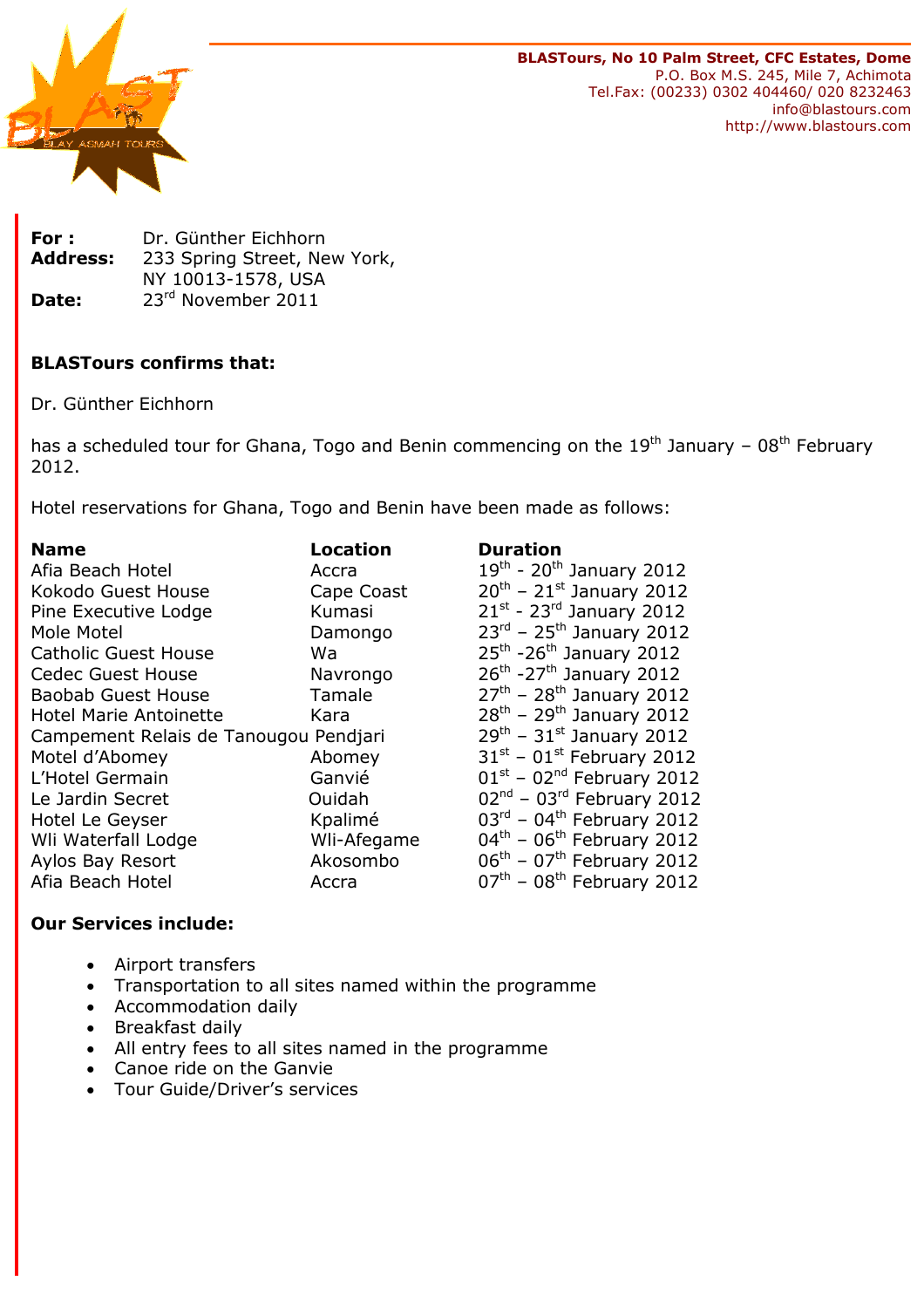

-BLASTours, No. 10 Palm Street, CFC Estates, Dome P.O. Box M.S.245, Mile 7, Achimota Tel.: (00233) 0302 404460/ 020 8232463 info@blastours.com http://blastours.com

For: Dr. Günther Eichhorn Duration: 21 days /20 nights Route: Ghana, Togo and Benin

### Thurs. 19<sup>th</sup> Jan. (Day 1) Accra 2012 12:30 Accra 2012 12:30 Accra 2012 12:30 Accra 2014 12:30

13.50hrs: Upon arrival on United 0990, a representative of Blastours will meet you for a transfer to your hotel. Visit the Arts Centre for National Culture, the Kwame Nkrumah Mausoleum and the National Museum. Spend the night at the Afia African Village beach resort, (or similar) Accra



# Fri. 20<sup>th</sup> Jan. (Day 2) **Accra – Cape Coast (144km)**

Set off in the morning for a drive to the Central region. Visit the Cape Coast Castle a fortress that was built by the Swedes in 1653 and the Elmina Castle built in 1482 by the Portuguese. They are the best-preserved castles in Ghana and declared as UNESCO World Heritage sites. Both castles are located in thriving fishing ports where hundreds of huge wooden fishing canoes are anchored. Also visit the Java museum. Spend the night at the Kokodo Guest House

Sat. 21<sup>st</sup> Jan. (Day 3) Cape Coast – Kakum – Kumasi (235km) Visit the Kakum National Park comprising undisturbed virgin rainforest for a walking tour on the canopy walkway, also the longest and highest of its kind in West Africa. Make a short stopover at the Hans Botel, a resort partly built on stilts on a river with crocodiles, lots of bird life and monkeys. Continue trip to the Ashanti region, where we spend the rest of the day on the banks of Lake Bosomtwi, a crater lake believed to have been created by a fallen meteorite. A tour to the fishing villages that surrounds it reveals the cultural practices of the villages in the hinterland. Experience an optional canoe ride on the lake. Visit Nana Abbas in the evening. Spend the night at the Pine Executive Lodge (or similar) in Kumasi





## Sun. 22<sup>nd</sup> Jan. (Day 4) **Kumasi**

### Start the day with a visit to the Manhyia Palace seat of the Ashanti Kingdom. Join in the **Akwasidae** celebration - a gathering of Chiefs and people of the Asanteman. Visit the **Bobiri Forest and Butterfly reserve**, with a wide collection of birdlife. Spend the night at the Pine Executive Lodge (or similar) in Kumasi

### Mon. 23rd Jan.(Day 5)Kumasi–Techiman (120km)- Damongo (267km)

Set off early in the morning to the Brong Ahafo Region. Stopover at the Kintampo waterfalls. Also visit the Boabeng Fiema Monkey Sanctuary, where Mona and black and white Colobus monkeys are considered to be a significant part of the community. Continue to the Mole National Park, home to 93 species of mammals, including herds of elephant, buck, and a wide range of bird life (approximately 300 species) Make stops at mud villages along the route. Spend the night at the Mole Motel, Damongo





Tues. 24<sup>th</sup> Jan. (Day 6) Damongo - Larabanga(15km) - Damongo Wake up in the morning to the sights and sounds of the park and to view the elephants and other protected species of the game reserve. Also visit the Mognori Eco Village, the Larabanga Mosque and Mystery stone. Spend the night at the Mole Motel, Damongo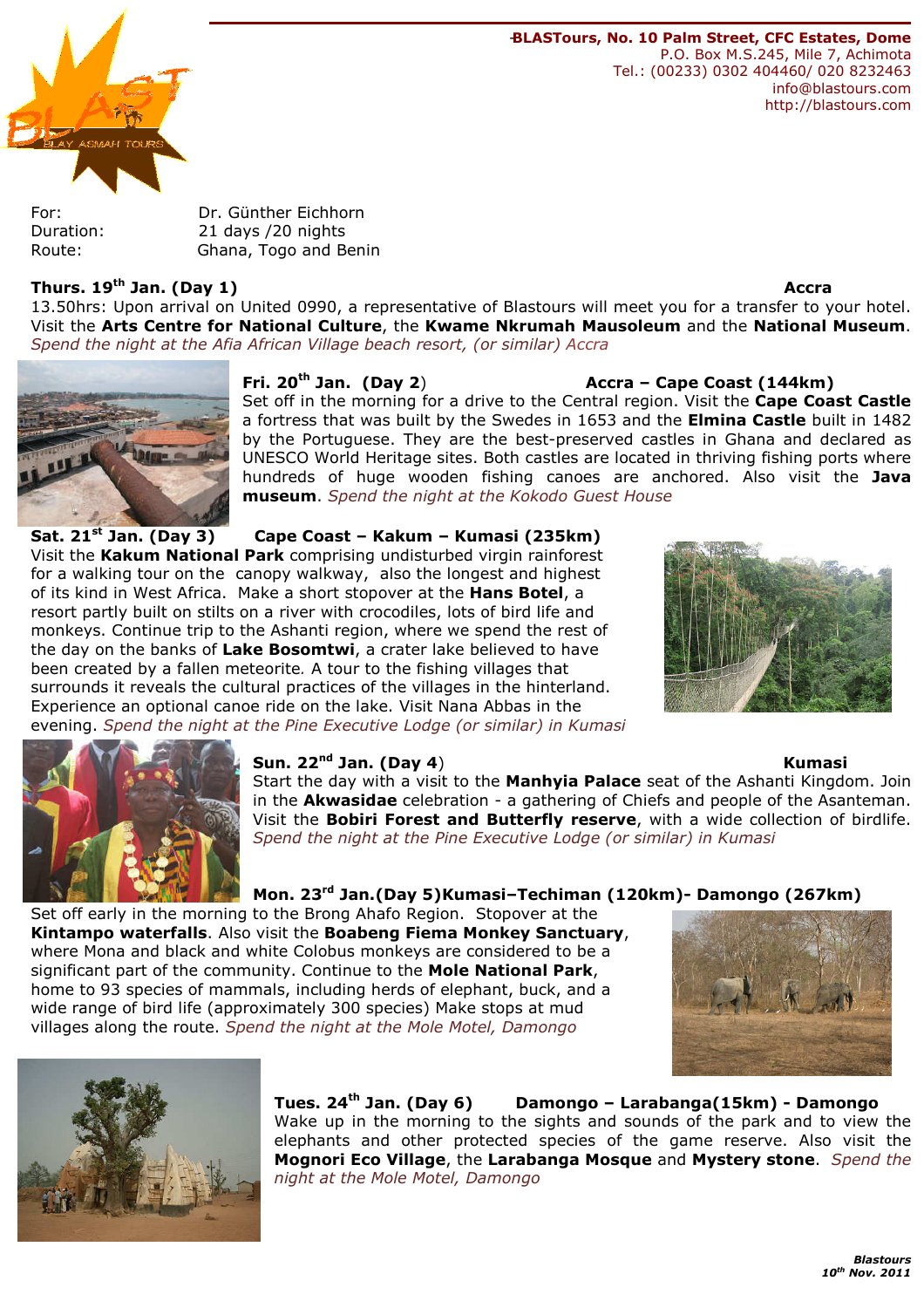# Wed.  $25<sup>th</sup>$  Jan. (Day 7) Damongo – Wa (269km)

Depart for the Upper Western Region to visit the Wechiau Community Hippo Sanctuary, home to hippos, bats, chameleons, hedgehogs and many different types of lizards and snakes. Also visit the Wa Naa's Palace to pay a courtesy call on the Wa Naa, Paramount Chief of the Wala traditional area. Spend the night at the Catholic Guest House (or similar) in Wa





### Thurs.  $26<sup>th</sup>$  Jan. (Day 8) Wa – Navrongo (269km)

This morning drive through the small village of Nakori, which has an impressive mudand-pole mosque. Continue trip to the Gbelle Resource Reserve on the transboundary migratory route for elephants and other mammals to and from the Naziga Game Ranch. It is an open savannah woodland and is mainly associated with roan antelope, hartebeest, bushbuck, waterbuck, savannah duikers and warthogs. Also home to baboon, patas, green monkey and more. Spend the night at the Cedec Guest House (or similar) Navrongo

Fri. 27th Jan. (Day 9) Navrongo - Tamale (196km) This morning we visit the **crocodile ponds** in Paga. Tour the Chief's compound, the **Paga Pio's Palace**. We can also arrange a tour by bicycle of villages in the surrounding area through Alhassan Village Tours, opposite Chief Palace. Set off for Tamale with stops at sites of the region such as the Tongo Tenzug Cultural landscape of wondrous rock formation, caves and rock shelters enroute. Overnight stay at the Baobab Guest House (or similar) in Tamale





# Sat. 28th Jan. (Day 10) Tamale - Kara (258km)

### Visit a **Witch village camp** in the Yendi district, where mostly women unfairly accused of practicing witch craft are sent to live a life in exile. Cross the border into Togo. En route we visit some settlements of Dagomba and Konkomba tribes and the Bassar people. Continue to Kara. Overnight stay at the Hotel Marie Antoinette, Kara

### Sun. 29<sup>th</sup> Jan. (Day 11) Kara – Natittingou (119km)

Depart from Kara with visits to the Tata Somba miniature villages, located to the southwest in the plains of Boukoumbe. Visit the **Natittingou Museum** for an interesting overview of the Somba culture, retracing the history and heritage of the Atakora civilization. Continue to the Pendjari National Park, one of West Africa's surviving tropical savannas. Overnight stay at the Campement de la Tanougou (or similar) in Pendjari



### Mon. 30th Jan. (Day 12) Natittingou – Pendjari (50km)

Take a walk through this forest, where you have a good chance of spotting elephants, buffaloes, hippos, crocodiles, lions, warthogs, monkeys, antelopes and other exotic wildlife. Visit the Tanougou falls at the entrance of the park. Overnight stay at the Campement de la Tanougou (or similar) in Pendjari

Tues. 31<sup>st</sup> Jan. (Day 13) Pendjari – Abomey (473km)

Today is our other long drive, as we head to southern Benin with a stopover at the world famous Dankoli **Shrine** – the most powerful Voodoo fetish shrine in Benin. Drive to Abomey the city of 12 kings and visit the palaces of kings Guezo and Glele. Overnight stay at the Motel d' Abomey (or similar) in Abomey

### Wed.  $01^{st}$  Feb. (Dav 14)  $\hspace{1.6cm}$  Abomey – Ganvie (123km)

Visit one of the highlights of any trip to West Africa, Ganvie, the "Venice" of the Continent is a 500-year-old village on water. In ancient times people took refuge on Lake Nokoue from the attacks of the Fons and the Dahomey warriors, who were forbidden by a deep belief to fight on water. Experience the daily life of the people of Ganvie, its floating market, its lanes, schools and huts. L'hotel Germain in Ganvie



Blastours 10th Nov. 2011